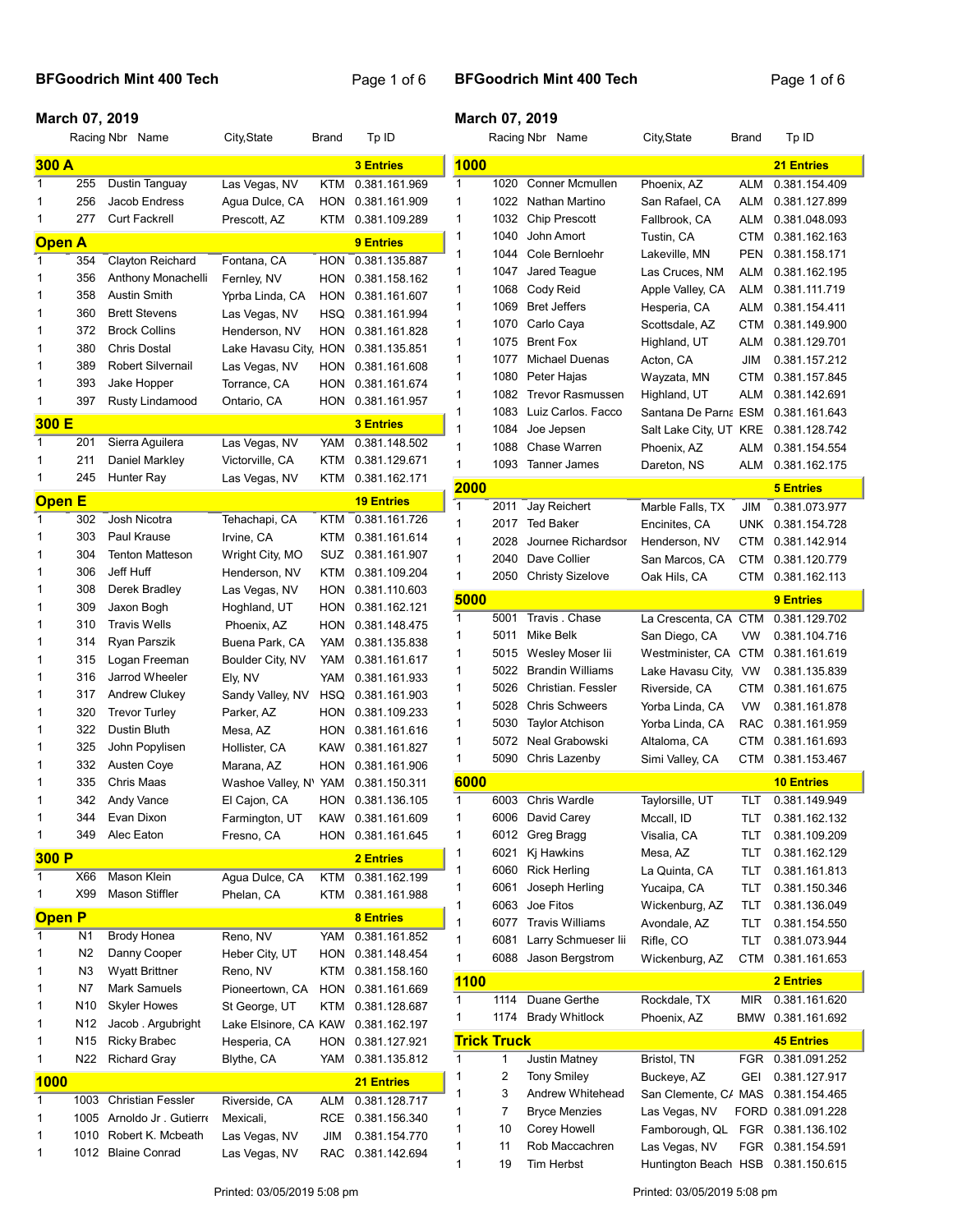#### BFGoodrich Mint 400 Tech Page 2 of 6

|              |                    | Racing Nbr Name          | City, State                         | Brand      | Tp ID              |              |
|--------------|--------------------|--------------------------|-------------------------------------|------------|--------------------|--------------|
|              | <b>Trick Truck</b> |                          |                                     |            | <b>45 Entries</b>  | 17           |
| 1            | 23                 | Dan Mcmillin             | El Cajon, CA                        |            | FORD 0.381.142.692 | 1            |
| 1            | 24                 | Adam Householder         | Yorba Linda, CA                     |            | FORD 0.381.157.278 | 1            |
| 1            | 26                 | Dave Taylor              | Page, AZ                            | GEI        | 0.381.149.950      | 1            |
| 1            | 27                 | <b>Steve Olliges</b>     | Las Vegas, NV                       | FGR        | 0.381.153.494      | 1            |
| 1            | 31                 | Andy Mcmillin            | San Diego, CA                       | MAS        | 0.381.152.879      | 1            |
| 1            | 35                 | Jason Voss               | Cupertino, CA                       |            | FORD 0.381.162.128 | 1            |
| 1            | 37                 | Jeff Terzo               | Laguna Niguel, C/TSCO 0.381.091.246 |            |                    | 1            |
| 1            | 38                 | Eric Hustead             | St. George, UT                      |            | FORD 0.381.154.578 | 1            |
| 1            | 41                 | Justin Lofton            | Brawley, CA                         |            | FORD 0.381.162.112 | 1            |
| 1            | 47                 | Carrie Smiley            | Buckeye, AZ                         | GEI        | 0.381.127.969      | 37           |
| 1            | 48                 | Jayson Strachan          | Heber City, UT                      |            | FORD 0.381.127.907 | 1            |
| 1            | 49                 | Raul Gomez               | Placerville, CA                     | GEI        | 0.381.161.977      | 1            |
| 1            | 51                 | <b>Troy Herbst</b>       | Huntington Beach HSB                |            | 0.381.130.013      | 1            |
| 1            | 54                 | Robert Johnston          | Ooltewah, TN                        |            | TSCO 0.381.150.319 | 1            |
| 1            | 55                 | Anthony Terzo            | Irvine, CA                          |            | FORD 0.381.127.902 | 1            |
| 1            | 58                 | <b>Tracy Graf</b>        | Sylvan Lake, AB                     |            | FRAC 0.381.149.903 | 1            |
| 1            | 59                 | <b>Craig Potts</b>       | Scottsdale, AZ                      | <b>GEI</b> | 0.381.110.684      |              |
| 1            | 60                 | Cole Potts               | Scottdale, AZ                       | GEI        | 0.381.128.600      | 47           |
| 1            | 61                 | <b>Richard Armstrong</b> | Peace River, AB                     | <b>BTI</b> | 0.381.150.668      | 1            |
| 1            | 62                 | Ryan Poelman             | Murrieta, CA                        |            | FORD 0.381.153.462 | 71           |
| 1            | 67                 | Frank Napoli             | Las Vegas, NV                       |            | FORD 0.381.154.582 | 1            |
| 1            | 68                 | <b>Dwaine Walters</b>    | Valley Center, CA CTM               |            | 0.381.161.690      | 1            |
| 1            | 69                 | Carl Beal                | Blackwell, TX                       |            | FORD 0.381.157.893 | 1            |
| 1            | 70                 | Kevin Thompson           | New Braunfels, T)HSB                |            | 0.381.157.865      | 1            |
| 1            | 72                 | Greg Adler               | Manhattan Beach.                    | TM         | 0.381.162.194      | 1            |
| 1            | 76                 | Jesse Jones              | Phoenix, AZ                         | GEI        | 0.381.135.350      | 1            |
| 1            | 78                 | Chris German             | Petaluma, CA                        |            | CHEV 0.381.157.257 |              |
| 1            | 79                 | Eric Hardin              | Irvine, CA                          | GMC        | 0.381.091.263      | 72           |
| 1            | 82                 | Sam Baldi                | Beaumont, CA                        | СТМ        | 0.381.161.650      | 1.           |
| 1            | 83                 | Luke Mcmillin            | El Cajon, CA                        | <b>RCE</b> | 0.381.104.061      | 1            |
| 1            | 84                 | John Bowers              | Norco, CA                           | <b>FUS</b> | 0.381.091.213      | 73           |
| 1            | 88                 | <b>Brett Sourapas</b>    | Rancho Santa Fe, FORD 0.381.161.825 |            |                    | 1            |
| 1            | 93                 | Victor Gruber            | Costa Mesa, CA                      | RCE        | 0.381.149.930      | ΙM           |
| 1            | 97                 | Bj Baldwin               | Las Vegas, NV                       | TOY        | 0.381.161.849      | 1            |
| 1            | 100                | Dale Dondel              | Temecula, CA                        | <b>RCE</b> | 0.381.161.947      | 1            |
| 1            | 111                | <b>Emil Downey</b>       | Canton, CT                          |            | FORD 0.381.154.595 | 1            |
| 1            | 123                | Kyle Washington          | Huntington Beach HSB                |            | 0.381.152.827      | $\mathbf{1}$ |
| 1            | 130                | Chad. Hall               | Reno, NV                            |            | CHEV 0.381.158.157 | 1            |
|              |                    |                          |                                     |            |                    | 1            |
| <u> 1500</u> |                    |                          |                                     |            | <b>17 Entries</b>  | 1            |
| 1            | 1501               | James Dean               | Henderson, NV                       |            | FORD 0.381.162.184 | 1            |
| 1            | 1502               | Cole Barbieri            | Ukiah, CA                           | RCE        | 0.381.162.138      | 1            |
| 1            | 1507               | Clarence K Cleary        | Carmel Valley, CA RCE               |            | 0.381.162.126      |              |
| 1            | 1513               | Michael Frye             | Las Vegas, NV                       | JIM        | 0.381.154.452      | 1            |
| 1            | 1521               | <b>Bob Lofton</b>        | Brawley, CA                         | JIM        | 0.381.161.814      | 1            |
| 1            | 1526               | Joe David                | Ridgecrest, CA                      | JIM        | 0.381.129.682      | 1            |
| 1            | 1527               | Cj Hutchins              | Henderson, NV                       | CTM        | 0.381.162.196      | 1            |
| 1            | 1532               | Cody Parkhouse           | Long Beach, CA                      | JIM        | 0.381.142.751      | 1            |
| 1            | 1535               | <b>Bailey Campbell</b>   | Gilbert, AZ                         | CTM        | 0.381.135.425      | 1            |
| 1            | 1540               | Shane Eliason            | Snowville, UT                       | JIM        | 0.381.161.682      | 1            |
| 1            | 1542               | Mike Baldi               | Beaumont, CA                        | <b>CTM</b> | 0.381.157.816      | 1            |
| 1            | 1549               | Sam Berri                | Murphys, CA                         | JIM        | 0.381.157.802      | 1            |
| 1            | 1554               | John Ramirez             | Las Vegas, NV                       | PEN        | 0.381.135.401      | 1            |
| 1            | 1562               | <b>Ladd Gilbert</b>      | Las Vegas, NV                       | CTM        | 0.381.087.966      | 1            |
| 1            | 1572               | Dustin Grabowski         | Alta Loma, CA                       | CTM        | 0.381.157.202      | 1            |
| 1            | 1585               | <b>Justin Davis</b>      | Chino Hills, CA                     | JIM        | 0.381.143.394      | 1            |
| 1            | 1598               | Michael Mclean           | Emu Heights, NS                     | PEN        | 0.381.161.686      | 1            |

| <b>March 07, 2019</b> |                 |                                           |                        |            |                    |
|-----------------------|-----------------|-------------------------------------------|------------------------|------------|--------------------|
|                       |                 | Racing Nbr Name                           | City, State            | Brand      | Tp ID              |
| 1700                  |                 |                                           |                        |            | <b>9 Entries</b>   |
|                       |                 |                                           |                        |            |                    |
| 1                     | 1706            | <b>Jeff Garzik</b><br><b>Rick Randall</b> | Atlanta, GA            | JEP        | 0.381.157.876      |
| 1                     | 1710            |                                           | Mesa, AZ               | JEP        | 0.380.101.887      |
| 1                     | 1712            | <b>Helmut Schwarz</b>                     | Corpus Christi, TX     | JEP        | 0.381.161.867      |
| 1                     | 1720            | Jimmy Perry                               | Yucaipa, CA            | <b>JEP</b> | 0.381.127.804      |
| 1                     | 1724            | <b>Rob Seubert</b>                        | Colton, OR             | JEP        | 0.381.157.230      |
| 1                     | 1733            | Michael Bosley                            | Westminster, MD        | JEP        | 0.381.162.164      |
| 1                     | 1741            | Kyle Gieselmann                           | Poway, CA              | JEP        | 0.381.152.808      |
| 1                     | 1770            | <b>Joel Miner</b>                         | Ramona, CA             | JEP        | 0.381.161.810      |
| 1                     | 1780            | J. Ernest Henriquez                       | Mesa, AZ               | JEP        | 0.381.120.775      |
| 3700                  |                 |                                           |                        |            | <b>6 Entries</b>   |
| 1                     | 3707            | Robert Thomasson                          | Apple Valley, CA       | JEP        | 0.381.162.109      |
| 1                     | 3711            | Eric J Sigwing                            | Pahrump, NV            | JEP        | 0.381.110.638      |
| 1                     | 3714            | Scott Dzierzanowsk                        | Graham, WA             | JEP        | 0.381.157.270      |
| 1                     | 3739            | Will Heaton                               | Bellevue, WA           | JEP        | 0.381.150.337      |
| 1                     | 3769            | Robert T. Ammons                          | Woodland, WA           | JEP        | 0.381.100.000      |
| 1                     | 3791            | <b>Brett Maister</b>                      | Newports Beach,        | JEP        | 0.381.161.949      |
| 4700                  |                 |                                           |                        |            | <b>1 Entries</b>   |
| 1                     | 4747            | <b>Billy Bunch</b>                        | La Quinta, CA          | DOD        | 0.381.157.250      |
| 7100                  |                 |                                           |                        |            | <b>6 Entries</b>   |
| 1                     | 7110            | Mike Lesle                                | Wildomar, CA           | JEP        | 0.381.161.633      |
| 1                     | 7111            | Sean Whalen                               | Draper, UT             |            | FORD 0.381.135.372 |
| 1                     | 7112            | Dave Blakely                              | Saratoga Springs,      | <b>NIS</b> | 0.381.161.662      |
| 1                     | 7122            | <b>Todd Walter</b>                        | The Dalles, OR         | TOY        | 0.381.136.061      |
| 1                     | 7129            | Robbie Cockrell                           | Barstow, CA            |            | FORD 0.381.127.961 |
| 1                     | 7170            | <b>Harley Letner</b>                      | Corona, CA             |            | FORD 0.381.157.883 |
|                       |                 |                                           |                        |            |                    |
|                       |                 |                                           |                        |            |                    |
| 7200<br>1             |                 |                                           |                        |            | <b>2 Entries</b>   |
| 1                     | 7209<br>7284    | Jeff Proctor<br>Jordan Cochrum            | Glendora, CA           | <b>HON</b> | 0.381.135.857      |
|                       |                 |                                           | Scottsdale, AZ         |            | FORD 0.381.158.163 |
| 7300                  |                 |                                           |                        |            | <b>1 Entries</b>   |
| 1                     | 7330            | Chad Hall                                 | Reno, NV               |            | CHEV 0.381.150.652 |
| <b>IMA</b>            |                 |                                           |                        |            | <b>35 Entries</b>  |
| 1                     | O <sub>53</sub> | Jeremy Freeman                            | Santaquin, UT          | KTM        | 0.381.161.999      |
| 1                     | O55             | Angie Wright                              | Henderson, NV          | <b>HON</b> | 0.381.161.648      |
| 1                     | 058             | <b>Christian Scholte</b>                  | Beaumont, CA           | KAW        | 0.381.105.797      |
| 1                     | O59             | Joe Bonifazio                             | Farmingdale, NY        | <b>CTM</b> | 0.381.161.979      |
| 1                     | O61             | <b>Olivier Mussat</b>                     | Washington, DC         | HON        | 0.381.161.647      |
| 1                     | O63             | Eric Johnson                              | Gilbert, AZ            | YAM        | 0.381.109.249      |
| 1                     | O65             | Christian Lepiz                           | Long Beach, CA         | HON        | 0.381.161.636      |
| 1                     | O66             | Kyle Saraceni                             | Ridgecrest, CA         | HON        | 0.381.161.646      |
| 1                     | O67             | Frank Zugovitz                            | San Diego, CA          | BETA       | 0.381.161.637      |
| 1                     | O70             | Ingo Cyliax                               | Citrus Heights, C/ KTM |            | 0.381.109.275      |
| 1                     | O71             | <b>Steve Grieb</b>                        | San Diego, CA          | BETA       | 0.381.161.639      |
| 1                     | O72             | Jody Devereaux                            | Casa Grande, AZ        | YAM        | 0.381.136.022      |
| 1                     | O73             | Huston Vick                               | Corona, CA             | HSQ        | 0.381.161.615      |
| 1                     | O74             | <b>Florian Schwarz</b>                    | Charlie Lake, BC       | KTM        | 0.381.128.707      |
| 1                     | O75             | Nick Robertson                            | Tehachapo, CA          | HON        | 0.381.161.604      |
| 1                     | O76             | Juan J Rodriguez                          | Palmdale, CA           | HON        | 0.381.104.088      |
| 1                     | O77             | Patrick Culligan                          | Arvada, CO             | HON        | 0.381.161.938      |
| 1                     | O80             | Victor Borg                               | Silver Springs, NV HON |            | 0.381.161.603      |
| 1                     | O81             | Skip Livingston                           | Crested Butte, CC KTM  |            | 0.381.161.967      |
| 1                     | O82             | Mark Maloney                              | Summit Point, W\ KTM   |            | 0.381.161.600      |
| 1                     | O84             | Michael Maclean                           | Redlands, CA           | HSQ        | 0.381.161.606      |
| 1                     | O85             | Esdras Ibarra                             | Riverton, UT           | HON        | 0.381.161.601      |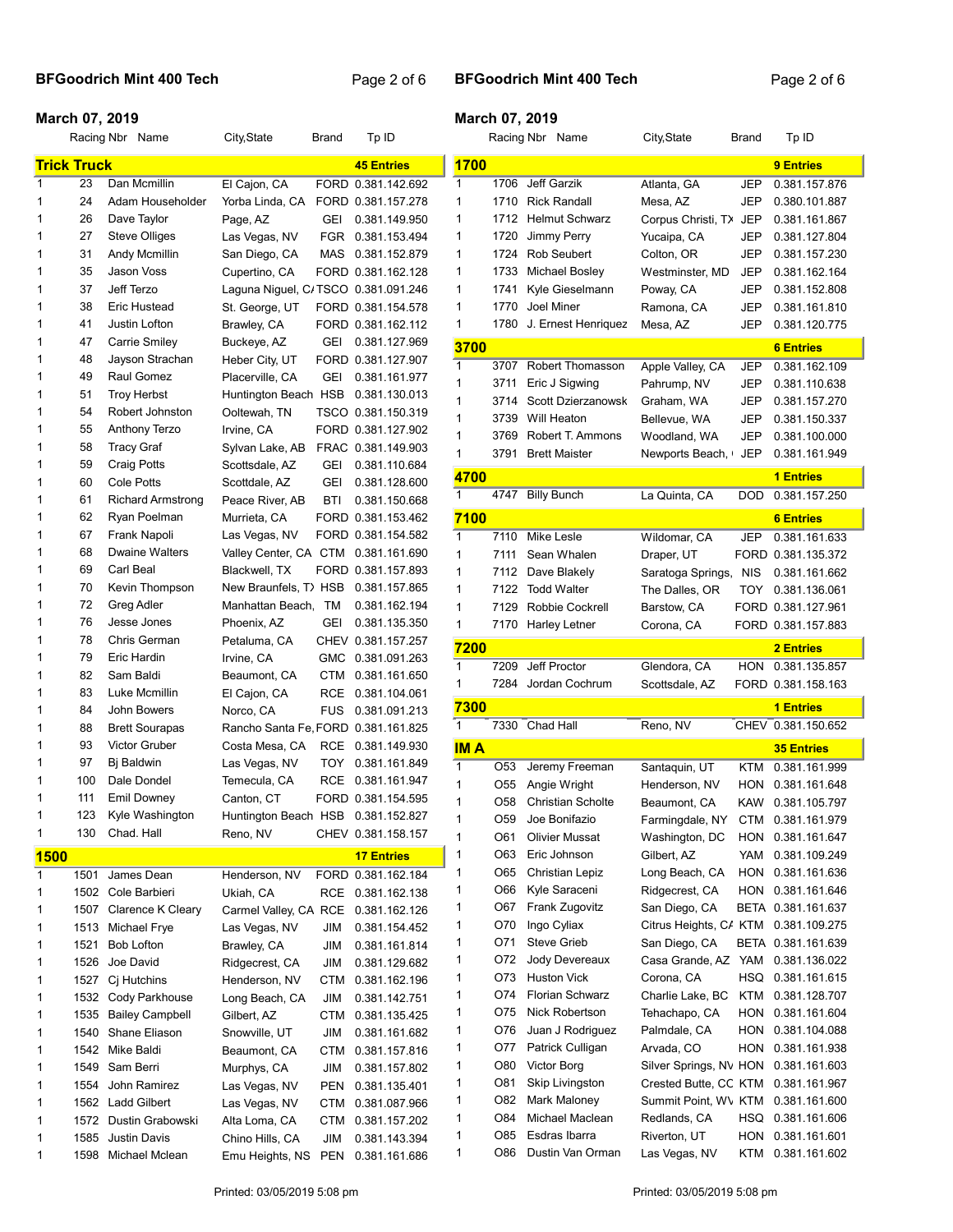## BFGoodrich Mint 400 Tech Page 3 of 6

## March 07, 2019

|              |                 | Racing Nbr Name          | City, State       | Brand      | Tp ID             |              |                 | Racing Nbr Name                       | City, State                  | Brand      | Tp ID                          |
|--------------|-----------------|--------------------------|-------------------|------------|-------------------|--------------|-----------------|---------------------------------------|------------------------------|------------|--------------------------------|
| <b>IMA</b>   |                 |                          |                   |            | <b>35 Entries</b> | $O-40 E$     |                 |                                       |                              |            | <b>4 Entries</b>               |
| $\mathbf{1}$ | O87             | <b>Christopher Horel</b> | Fort St. John. BC | KTM        | 0.381.161.888     | $\mathbf{1}$ | 701             | <b>Clint Chew</b>                     | Centennial. CO               | HON        | 0.381.109.236                  |
| 1            | O88             | <b>Tomas Mastor</b>      | Rancho De Taos,   | KTM        | 0.381.161.605     | 1            | 704             | <b>Curry Smythe</b>                   | Henderson, NV                |            | BETA 0.381.161.978             |
| 1            | O90             | Gary Guagenti            | Torrance, CA      | KTM        | 0.381.162.172     | 1            | 712             | Jerry Thomson                         | Las Vegas, NV                | KTM        | 0.381.148.719                  |
| 1            | O91             | Alejandro Gutierrez      | Calexico, CA      | YAM        | 0.381.161.610     | 1            | 726             | Denny Falls                           | Las Vegas, NV                |            | WEK 0.381.105.758              |
| 1            | O92             | <b>Travis Weir</b>       | Lancaster, CA     | <b>CTM</b> | 0.381.157.231     | $O-50E$      |                 |                                       |                              |            | <b>4 Entries</b>               |
| 1            | O93             | Keenan Neste             | Henderson, NV     | HON        | 0.381.161.625     | 1            | 802             | Lance Horton                          | Las Vegas, NV                | HON        | 0.381.099.012                  |
| 1            | O94             | Andrew Hursh             | San Diego, CA     | KTM        | 0.381.161.611     | 1            | 807             | Doug Clark                            | Hawthorne, CA                | HSQ        | 0.381.136.083                  |
| 1            | O95             | Mario De La Ossa         | New York, NY      | <b>CTM</b> | 0.381.161.940     | 1            | 810             | Chris Mast                            | Park City, UT                | HON        | 0.381.161.830                  |
| 1            | O96             | Dean Hawley              | Mapleton, UT      | <b>KAW</b> | 0.381.162.177     | $\mathbf{1}$ | 841             | Craig Janett                          | Royal City, WA               | KTM        | 0.381.148.479                  |
| 1            | O97             | <b>Tony Bartel</b>       | Ridgecrest, CA    | HON        | 0.381.161.613     |              |                 |                                       |                              |            |                                |
| 1            | O98             | Juan E. Miranda          | San Diego, CA     | <b>KAW</b> | 0.381.157.216     | <b>UTVP</b>  |                 |                                       |                              |            | <b>35 Entries</b>              |
| 1            | O99             | Doug Mcgill              | Las Vegas, NV     | HON        | 0.381.161.836     | 1            | 1802            | <b>Trent Backus</b>                   | Grindrod, BC                 | <b>POL</b> | 0.381.161.688                  |
| <b>IME</b>   |                 |                          |                   |            | <b>31 Entries</b> | 1<br>1       | 1807<br>1808    | Larry Sobolewski<br>Madeline Wedeking | Redlands, CA                 | POL<br>POL | 0.381.135.396                  |
| $\mathbf{1}$ | O1              | <b>Steve Hammack</b>     | Las Vegas, NV     | YAM        | 0.381.161.899     | 1            | 1816            | <b>Bradley Howe</b>                   | Temecula, CA                 | POL        | 0.381.150.390<br>0.381.135.416 |
| 1            | O3              | Kevin Mckeehan           | Thousand Oaks, (  | KTM        | 0.381.105.816     | $\mathbf{1}$ | 1817            | <b>Bret Ward</b>                      | Lake Hughes, CA              | POL        |                                |
| 1            | O6              | Matthew Kadowaki         | Somis, CA         | <b>HSQ</b> | 0.381.161.989     | $\mathbf{1}$ | 1824            | Kirk Harkey                           | Scottsdale, AZ               |            | 0.381.142.885<br>0.381.142.712 |
| 1            | O8              | Nick Saia                | Scottsdale, AZ    | <b>UNK</b> | 0.381.161.676     | $\mathbf{1}$ | 1845            | Josh Parker                           | Perris, CA                   | POL<br>POL | 0.381.158.170                  |
| 1            | O9              | <b>Brett Aguilera</b>    | Las Vegas, NV     | KTM        | 0.381.158.161     | 1            | 1846            | <b>Phillip Luce</b>                   | Cypress, TX<br>Houston, TX   | POL        |                                |
| 1            | O10             | lan Prince               | Sparks, NV        | <b>KTM</b> | 0.381.162.137     | 1            | 1862            | Gunner Savage                         |                              | YAM        | 0.381.158.104<br>0.381.127.916 |
| 1            | O11             | <b>Colton Scudder</b>    | Sparks, NV        | YAM        | 0.381.156.319     | $\mathbf{1}$ | 1872            | Kc Johnson                            | Dewey, AZ                    | TEX        | 0.381.162.187                  |
| 1            | O <sub>12</sub> | Mike Crawford            | New River, AZ     | KTM        | 0.381.135.352     | 1            | 1877            | Randy Blume                           | Hurricane, UT                | <b>TEX</b> | 0.381.135.811                  |
| 1            | O <sub>13</sub> | Jhovani Brito            | Fontana, CA       | HON        | 0.381.161.677     | 1            | 1895            | Corbin Wells                          | Phoenix, AZ<br>St George, UT | <b>POL</b> | 0.381.127.820                  |
| 1            | O14             | Ricardo De Saracho       | Redondo Beach, (  | YAM        | 0.381.161.678     | 1            | 1903            | Seth Quintero                         | San Marcos, CA               | POL        | 0.381.154.560                  |
| 1            | O15             | Kenny Wilson             | Ojai, CA          | KTM        | 0.381.161.699     | 1            | 1907            | Mike De Ley                           | Meifee, CA                   | POL        | 0.381.150.651                  |
| 1            | O <sub>20</sub> | Ben Hagle                | Somis, CA         | KTM        | 0.381.161.689     | 1            | 1910            | <b>Ryan Mcintire</b>                  | Rockwall, TX                 | POL        | 0.381.150.318                  |
| 1            | O21             | Salvador Hernande:       | San Diego, CA     | HON        | 0.381.161.656     | 1            | 1911            | Clement Ziroli lii                    | Las Vegas, NV                | <b>POL</b> | 0.381.153.489                  |
| 1            | O22             | Liz Karcz                | Albuquerque, NM   | HON        | 0.381.161.659     | 1            | 1913            | Dean Acton                            | Scotch Creek                 | YAM        | 0.381.128.699                  |
| 1            | O <sub>23</sub> | Carl Ficik               | Rio Rancho, NM    | HSQ        | 0.381.161.992     | 1            | 1917            | Greg Row                              | Alpine, CA                   | <b>POL</b> | 0.381.148.718                  |
| 1            | O24             | Jason Robinson           | Henderson, NV     | YAM        | 0.381.161.666     | $\mathbf{1}$ | 1921            | Tom Walker                            | Costa Mesa, CA               | POL        |                                |
| 1            | O <sub>25</sub> | Christopher Busenk       | Henderson, NV     | KTM        | 0.381.161.658     | 1            | 1938            | Kolton Hustead                        | St George, UT                | TEX        | 0.381.154.573                  |
| 1            | O <sub>26</sub> | Raymond Cole             | Hollywood, FL     | KTM        | 0.381.161.667     | 1            | 1942            | <b>Andrew Mowry</b>                   | Roy, UT                      | <b>POL</b> | 0.381.162.133                  |
| 1            | O27             | Dylan Mowrer             | Albuquerque, NM   | <b>KAW</b> | 0.381.161.668     | $\mathbf{1}$ | 1946            | Art Andersen                          | Las Vegas, NV                | POL        | 0.381.153.500                  |
| 1            | O28             | <b>Warren Healey</b>     | Parker, CO        | YAM        | 0.381.135.847     | $\mathbf{1}$ | 1949            | Diego Campos Toba                     | Santo Domingo, E CTM         |            | 0.381.161.697                  |
| 1            | O29             | Alex Kortepeter          | Henderson, NV     | HON        | 0.381.162.135     | $\mathbf{1}$ | 1954            | Kristen Matlock                       | Alpine, CA                   | POL        | 0.381.135.409                  |
| 1            | O31             | Marlo Carducci           | Las Vegas, NV     | HON        | 0.381.161.996     | 1            | 1957            | Joe Bolton                            | Corona, CA                   | <b>POL</b> | 0.381.161.891                  |
| 1            | O32             | Jr Trotter               | Vinyard, UT       | <b>UNK</b> | 0.381.162.198     | 1            | 1958            | George Felix                          | Houston, TX                  | <b>POL</b> | 0.381.156.335                  |
| 1            | O37             | <b>Kevin Daniels</b>     | Bishop, CA        | HON        | 0.381.149.913     |              | 1964            | Robert Vanbeekum                      | Queen Creek, AZ              | POL        | 0.381.105.783                  |
| 1            | O38             | Cory Ayers               | Henderson, NV     | HON        | 0.381.153.201     | 1            | 1967            | Ed Conrad                             | Minden, NV                   |            | UNK 0.381.161.696              |
| 1            | O39             | Ryan Steele              | Las Vegas, NV     | KTM        | 0.381.161.961     | 1            | 1970            | Paul Hodge                            | Sisters, OR                  | YAM        | 0.381.150.339                  |
| 1            | O40             | Luis Edgar Esquivel      | Tijuana, MX       | <b>HON</b> | 0.381.161.657     | 1            | 1976            | Dan Kaatz                             | Placentia, CA                | POL        | 0.381.108.318                  |
| 1            | O44             | Sean Newton              | Albuquerque, NM   | YAM        | 0.381.161.638     | 1            | 1977            | Scott Baker                           | Anaheim Hills, CA            | <b>POL</b> | 0.381.148.764                  |
| 1            | O45             | Jacqueline Carrizos      | Jacksonville, FL  | YAM        | 0.381.161.809     | 1            | 1983            | John Estrada                          | Phoenix, AZ                  | POL        | 0.381.130.051                  |
| 1            | O46             | <b>Boe Huckins</b>       | Alpine, WY        | KTM        | 0.381.161.649     | 1            | 1985            | Adrian Orellana                       | Escondido, CA                | <b>POL</b> | 0.381.162.178                  |
| 1            | O47             | Dustin Vasquez           | Las Vegas, NV     | <b>HON</b> | 0.381.161.872     | 1            | 1994            | Devin Rumsey                          | Denver, CO                   | <b>POL</b> | 0.381.136.094                  |
| $O-30E$      |                 |                          |                   |            | <b>10 Entries</b> | 1            | 1997            | Zach Van Matre                        | Orange Co., CA               | TEX        | 0.381.161.732                  |
| $\mathbf{1}$ | 501             | Carl Gruenewald          | Brighton, CO      | <b>HSQ</b> | 0.381.162.134     | $O-30P$      |                 |                                       |                              |            | <b>5 Entries</b>               |
| 1            | 507             | William Preach           | Newhall, CA       | HSQ        | 0.381.161.655     | 1            | P <sub>1</sub>  | Carl Maassberg                        | Henderson, NV                | HSQ        | 0.381.157.833                  |
| 1            | 509             | Curtis Bradley           | Las Vegas, NV     | KTM        | 0.381.161.997     | 1            | P <sub>3</sub>  | Kellon Walch                          | Alamo, NV                    | KAW        | 0.381.161.900                  |
| 1            | 511             | Jimmy Lopez              | El Cajon, CA      | YAM        | 0.381.161.635     | 1            | P <sub>6</sub>  | Ryan Liebelt                          | Reedley, CA                  | YAM        | 0.381.161.684                  |
| 1            | 514             | Bryan Freeman            | Henderson, NV     | <b>CTM</b> | 0.381.161.664     | 1            | P7              | Danny Cooper                          | Heber City, UT               | <b>HON</b> | 0.381.162.113                  |
| 1            | 520             | Joseph Herriman          | Bend, OR          | WEK        | 0.381.161.998     | 1            | P <sub>55</sub> | Jesse Canepa                          | Searchlight, NV              | KTM        | 0.381.110.618                  |
| 1            | 528             | Paul Ziegler             | Sparks, NV        | HSQ        | 0.381.161.948     | $O-40P$      |                 |                                       |                              |            | <b>3 Entries</b>               |
| 1            | 530             | <b>Rhett Ogden</b>       | Las Vegas, NV     | KTM        | 0.381.162.193     | 1            | C <sub>3</sub>  | Stephen Berger                        | Riverton, UT                 |            | HON 0.381.127.860              |
| 1            | 533             | Felipe Barron            | Riverside, CA     | KTM        | 0.381.162.158     | 1            | C5              | <b>Scott Moses</b>                    | Las Vegas, NV                | KTM        | 0.381.111.681                  |
| 1            | 541             | Joshua Bullard           | Salinas, CA       | YAM        | 0.381.161.665     | $\mathbf{1}$ | C17             | <b>Kit Stokes</b>                     | Las Vegas, NV                |            | HSQ 0.381.161.886              |
|              |                 |                          |                   |            |                   |              |                 |                                       |                              |            |                                |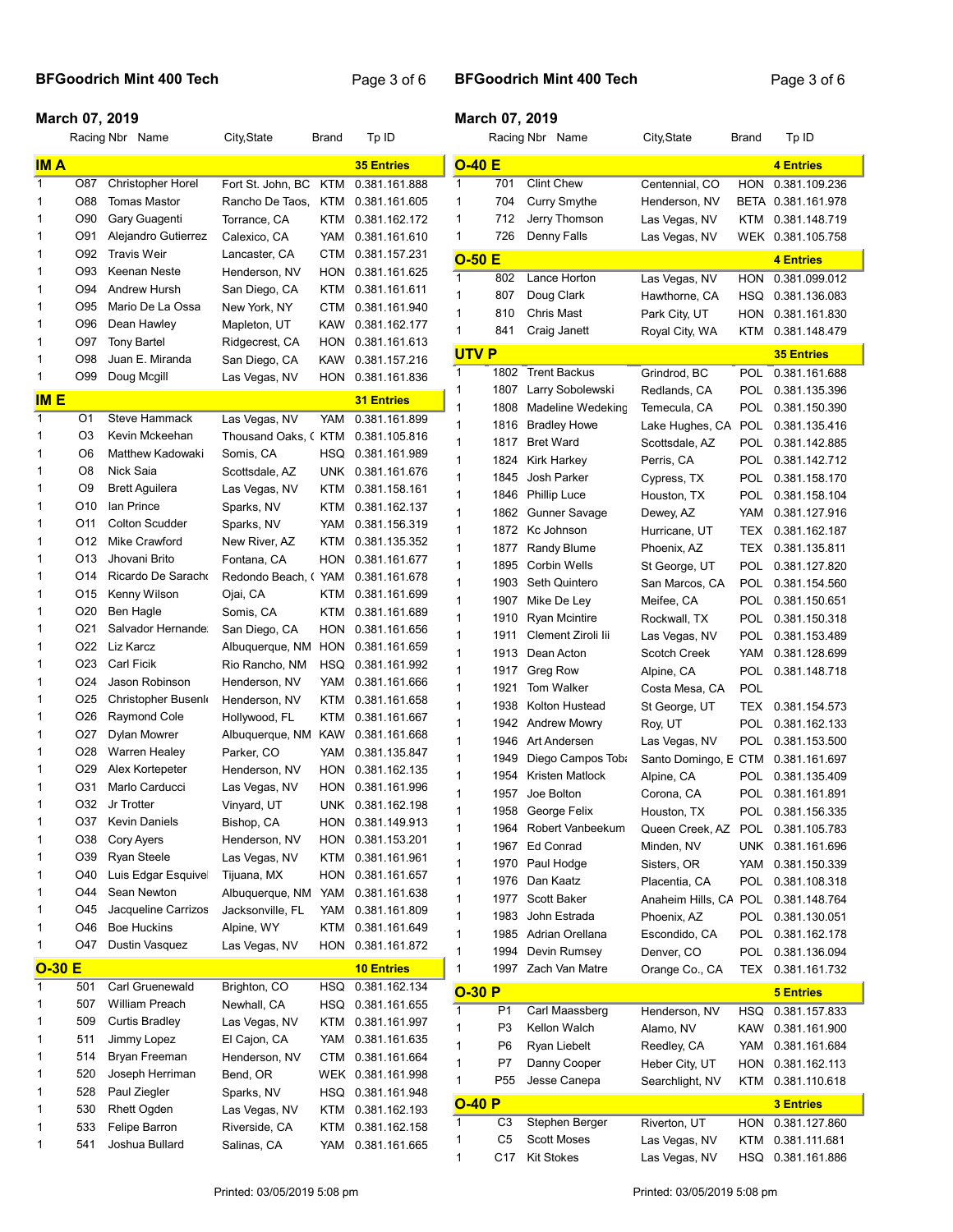# BFGoodrich Mint 400 Tech Page 4 of 6

## BFGoodrich Mint 400 Tech Page 4 of 6

## March 07, 2019

|                |              | Racing Nbr Name                              | City, State                        | Brand             | Tp ID                               |                    |                  | Racing Nbr Name                     | City, State                                    | <b>Brand</b>      | Tp ID                          |
|----------------|--------------|----------------------------------------------|------------------------------------|-------------------|-------------------------------------|--------------------|------------------|-------------------------------------|------------------------------------------------|-------------------|--------------------------------|
| 4400           |              |                                              |                                    |                   | <b>5 Entries</b>                    | 6100               |                  |                                     |                                                |                   | <b>50 Entries</b>              |
| 1              | 4402         | Casey Currie                                 | Norco, CA                          | <b>JEP</b>        | 0.381.135.395                       | 1                  |                  | 6165 Heath Shoup                    | Murrieta, CA                                   | <b>FUS</b>        | 0.381.152.821                  |
| 1              | 4410         | Jay Callaway                                 | Charlotte, NC                      | CTM               | 0.381.152.829                       | 1                  | 6166             | Jeff Bader                          | Pasadena, CA                                   | <b>BTI</b>        | 0.381.156.344                  |
| 1              | 4411         | Vaughn Neville                               | Murray, UT                         | JEP               | 0.381.161.928                       | 1                  | 6167             | <b>Brandon Gully</b>                | Mereta, TX                                     | CTM               | 0.381.161.831                  |
| 1              | 4435         | John Williams                                | West Valley, UT                    | JEP               | 0.381.154.568                       | 1                  | 6168             | Scott Kiger                         | Mount Morris, PA                               | MAS               | 0.381.161.621                  |
| 1              | 4451         | Mel Wade lii                                 | Fullerton, CA                      | <b>JEP</b>        | 0.381.128.668                       | 1                  | 6171             | Mitch Armstrong                     | Arvada, CO                                     | MAS               | 0.381.087.910                  |
| 5500           |              |                                              |                                    |                   | <b>3 Entries</b>                    | 1                  | 6172             | Cj Mcdowell                         | Clayton, CA                                    | GEI               | 0.381.161.641                  |
| 1              | 5501         | Cain Velasquez                               | Cilroy, CA                         | CTM               | 0.381.161.905                       | 1                  | 6176             | John Cianci                         | Devner, CO                                     |                   | CHEV 0.381.149.916             |
| 1              | 5502         | <b>Robert Malone</b>                         | Durango, CO                        | CTM               | 0.381.161.987                       | 1                  | 6177             | Kelly P. Mcarthur                   | Pomona, CA                                     | BTI               | 0.381.161.670                  |
| 1              |              | 5503 Edward Olsen                            | Las Vegas, NV                      |                   | CTM 0.381.153.487                   | 1<br>1             | 6178<br>6179     | <b>Taylor Mills</b><br>Austin Jones | Lago Vista, TX<br>Phoenix, AZ                  | GEI               | 0.381.156.330                  |
| <b>UTV Unl</b> |              |                                              |                                    |                   | <b>16 Entries</b>                   | 1                  | 6182             | <b>Brett Maurer</b>                 | Henderson, NV                                  | MAS<br><b>RCE</b> | 0.381.162.155<br>0.381.104.017 |
| $\mathbf{1}$   | 2905         | Robert Beuchat                               | Apple Valley, CA                   | <b>POL</b>        | 0.381.109.247                       | 1                  | 6183             | <b>Brock Heger</b>                  | El Centro, CA                                  |                   | TSCO 0.381.136.054             |
| 1              | 2910         | Brett Comiskey                               | Yucaipa, AZ                        | CAM               | 0.381.104.081                       | 1                  | 6184             | Andre Laurin                        | Penetanguishene, CTM                           |                   | 0.381.152.812                  |
| 1              | 2911         | Renee Hudson                                 | Lake Havasu, AZ                    | <b>POL</b>        | 0.381.136.045                       | 1                  | 6185             | Matt Laughlin                       | Laughlin, NV                                   | GEI               | 0.381.127.927                  |
| 1              | 2916         | Paul Kraus                                   | Los Angeles, CA                    | CAM               | 0.381.161.993                       | 1                  | 6187             | Rod Lewis                           | San Antonio, TX                                | JIM               | 0.381.148.544                  |
| 1              | 2923         | Liam O'donnell                               | Lebanon, NJ                        | TEX               | 0.381.161.626                       | 1                  | 6188             | Jerry Zaiden                        | Huntington Beach CBG                           |                   | 0.381.105.774                  |
| 1              | 2924         | Randy Raschein                               | Brownsville, OR                    | CAM               | 0.381.161.833                       | 1                  | 6191             | Craig . Scanlon                     | Yorda Linda, CA                                | <b>CTM</b>        | 0.381.157.252                  |
| 1              | 2925         | Jeramiah Drew                                | Las Vegas, NV                      | CAM               | 0.381.150.400                       | 1                  | 6194             | Joe Lombardo                        | Las Vegas, NV                                  | BTI               | 0.381.111.749                  |
| 1              | 2929         | Josh Shelton                                 | Spicewood, TX                      | CAM               | 0.381.161.843                       | 1                  | 6195             | <b>Travis Chase</b>                 | La Crescenta, CA MAS                           |                   | 0.381.161.842                  |
| 1              | 2934         | Eli Kiger                                    | Mount Morris, PA                   | <b>POL</b>        | 0.381.049.649                       | 1                  | 6196             | Sara Price                          | Canyon Lake, CA FGR                            |                   | 0.381.135.904                  |
| 1              | 2939         | Michael Isom                                 | St. George, UT                     | CAM               | 0.381.161.631                       | 1                  |                  | 6199 William Mcbeath                | Las Vegas, NV                                  |                   | MAS 0.381.157.256              |
| 1              | 2940         | George Pondella                              | Glendale, CA                       | CAM               | 0.381.153.460                       | <b>Vintage C/T</b> |                  |                                     |                                                |                   | <b>7 Entries</b>               |
| 1              | 2944         | Mike Zuendel                                 | Telluride, CO                      | POL               | 0.381.161.820                       | 1                  | 4501             | <b>Tommy Croft</b>                  | San Diego, CA                                  | CHN               | 0.381.108.312                  |
| 1              | 2951         | Charley Johnson                              | Rio Rancho, NM                     | CAM               | 0.381.162.168                       | 1                  | 4502             | <b>Tim Morris</b>                   | Lake Havasu City FORD 0.381.161.661            |                   |                                |
| 1              | 2962         | Macy Poelman                                 | Murrieta, CA                       | <b>POL</b>        | 0.381.135.850                       | 1                  | 4520             | Kj Howe                             | Las Vegas, NV                                  | CTM               | 0.381.161.838                  |
| 1<br>1         | 2963<br>2995 | Craig Johnson<br>Kaden . Wells               | Clarissa, MN                       | CAM<br><b>POL</b> | 0.381.148.759<br>0.381.162.156      | 1                  | 4529             | Pete Alesi                          | Phoenix, AZ                                    | CHN               | 0.381.153.202                  |
|                |              |                                              | St George, UT                      |                   |                                     | 1                  | 4533             | John Griffin                        | Mission Viejo, CA FORD 0.380.131.043           |                   |                                |
| 6100           |              |                                              |                                    |                   | <b>50 Entries</b>                   | 1                  | 4534             | Steve Rountree                      | Riverside, CA                                  | CTM               | 0.381.108.308                  |
| 1<br>1         | 6101         | <b>Terry Householder</b><br>6102 Ted Moncure | Yorba Linda, CA<br>Long Beach, CA  | <b>HSB</b><br>CTM | 0.381.153.505<br>0.381.152.811      | 1                  | 4537             | <b>Brady Mcdonnell</b>              | Rapid City, SD                                 | CTM               | 0.381.162.150                  |
| 1              | 6103         | David Kleiman                                | Carlsbad, CA                       | CTM               | 0.381.157.264                       | <b>Class 11</b>    |                  |                                     |                                                |                   | <b>10 Entries</b>              |
| 1              | 6106         | <b>Blade Hildebrand</b>                      | Yucca Valley, CA                   | MAS               | 0.381.157.268                       | 1                  | 5101             | <b>Rick Boyer</b>                   | Bakersfield, CA                                | <b>VW</b>         | 0.381.130.028                  |
| 1              | 6108         | <b>Chad Dohrman</b>                          | Murrieta, CA                       | CTM               | 0.381.152.825                       | 1                  | 5106             | Mauro Diaz                          | Robins, IA                                     | VW                | 0.381.128.654                  |
| 1              | 6111         | Thomas St. Peter                             | Morgan, TX                         | BTI               | 0.381.162.130                       | 1                  | 5110             | <b>Eric Palacios</b>                | Las Vegas, NV                                  | VW                | 0.381.048.869                  |
| 1              | 6116         | Neal Drickey                                 | Rancho Mirage, CFORD 0.381.130.071 |                   |                                     | 1                  | 5114             | Jared Justus                        | Pleasant Grove, L                              | VW                | 0.381.162.191                  |
| 1              | 6117         | <b>Troy Messer</b>                           | Kingman, AZ                        | ARM               | 0.381.154.406                       | 1                  | 5121             | Jorge Ventura                       | Palm Springs, CA VW                            |                   | 0.381.152.826                  |
| 1              | 6118         | Ryan Hancock                                 | Yuma, AZ                           |                   | TSCO 0.381.127.887                  | 1                  |                  | 5132 Mark Duchette                  | Lake Elsinore, CA VW                           |                   | 0.381.161.923                  |
| 1              | 6119         | Joe Brain                                    | Huntington Beach HSB               |                   | 0.381.161.681                       |                    |                  | 5152 Jereme Robinson                | Cyress, TX                                     | <b>VW</b>         | 0.381.161.901                  |
| 1              | 6121         | Ryan Lester                                  | Page, AZ                           | GEI               | 0.381.154.592                       | 1                  |                  | 5169 Rob Morgan                     | Torrance, CA                                   | VW                | 0.381.128.748                  |
| 1              | 6122         | Michael Pyle                                 | Draper, UT                         | CTM               | 0.381.158.138                       | 1<br>1             | 5174             | Pete Hutzel<br>5189 Erik Johnson    | Baxter, IA                                     | VW                | 0.381.161.841                  |
| 1              |              | 6127 Alex Wacker                             | Piolt Point, TX                    |                   | CBG 0.381.135.394                   |                    |                  |                                     | Ahwahwee, CA                                   | VW                | 0.381.143.434                  |
| 1              | 6129         | <b>Steve Restivo</b>                         | Yoba Linda, CA                     | BTI               | 0.381.127.875                       | <b>UTVS</b>        |                  |                                     |                                                |                   | 4 Entries                      |
| 1              | 6131         | Mike Osborn                                  | Los Angeles, CA                    | ARM               | 0.381.153.463                       | $\mathbf{1}$       | S901             | Josh Koscheck                       | Raleigh, NC                                    |                   | POL 0.381.161.687              |
| 1              | 6133         | <b>Chuck Dempsey</b>                         | Oak Hills, CA                      |                   | FORD 0.381.135.469                  | 1                  |                  | S936 Kenny Gorman                   | Austin, TX                                     | POL               | 0.381.150.342                  |
| 1              | 6134         | Jeff Pendygraft                              | Rancho Cucamon CTM 0.381.135.387   |                   |                                     | 1                  |                  | S975 Rick Raab                      | Perkasie, PA                                   | <b>POL</b>        | 0.381.161.980                  |
| 1              | 6135         | Joshua Steele<br>6138 Brad Lovell            | Austin, TX                         |                   | CHEV 0.381.161.622                  | 1                  |                  | S999 Nathan Thomas                  | Newcastle, OK                                  | POL               | 0.381.161.970                  |
| 1<br>1         |              | 6142 Bryce Swaim                             | Colorado Springs, GEI              |                   | 0.381.157.222<br>TSCO 0.381.161.672 |                    | <b>UTV Turbo</b> |                                     |                                                |                   | <b>77 Entries</b>              |
| 1              | 6146         | <b>Brian Simmer</b>                          | El Cajon, CA<br>Murrieta, CA       | CBG               | 0.381.152.807                       | 1                  |                  | T805 Kyle Chavez                    | Yuma, AZ                                       |                   | CAM 0.381.161.876              |
| 1              | 6149         | Justin Peck                                  |                                    | GEI               |                                     | 1                  |                  | T808 Will Rodgers                   | Solvang, CA                                    |                   | POL 0.381.135.405              |
| 1              | 6153         | Adam Ray Lunn                                | Sandy, UT<br>Argyle, TX            | ARM               | 0.381.154.731<br>0.381.162.127      | 1                  | T812             | Isaii Guerrero                      | Chula Vista, CA                                | POL               | 0.381.161.960                  |
| 1              | 6154         | Alan Levinson                                | Blue Diamond, N\FORD 0.381.149.923 |                   |                                     | 1                  | T813             | Cole Freiday                        | Kingman, AZ                                    | CAM               | 0.381.161.847                  |
| 1              | 6156         | <b>Garrett Gentry</b>                        | Rancho Cucamon BTI                 |                   | 0.381.161.868                       | 1                  | T814             | Tadamitsu Niihori                   | Hidaka                                         | CAM               | 0.381.135.351                  |
| 1              | 6159         | Dennis Jean                                  | Houston, TX                        | BTI               | 0.381.135.305                       | 1                  |                  | T815 Ryan Piplic                    | Las Vegas, NV                                  |                   | POL 0.381.105.792              |
| 1              | 6160         | Jerry Herling                                | Yucaipa, CA                        | <b>FUS</b>        | 0.381.158.166                       | 1                  |                  | T818 Joseph Durso                   | Thousand Oaks, CCAM 0.381.161.995              |                   |                                |
| 1              |              | 6162 Jenson Button                           | Los Angeles, CA                    | BTI               | 0.381.161.612                       | 1                  |                  | T820 Rj Hayes                       | Apple Valley, CA                               |                   | CAM 0.381.157.242              |
| 1              |              | 6163 Race Ritchie                            | Odessa, TX                         | CBG               | 0.381.135.417                       | 1                  | T827             | Joe Loomis                          | Dawson Creek, B <sub>1</sub> POL 0.381.162.152 |                   |                                |

Printed: 03/05/2019 5:08 pm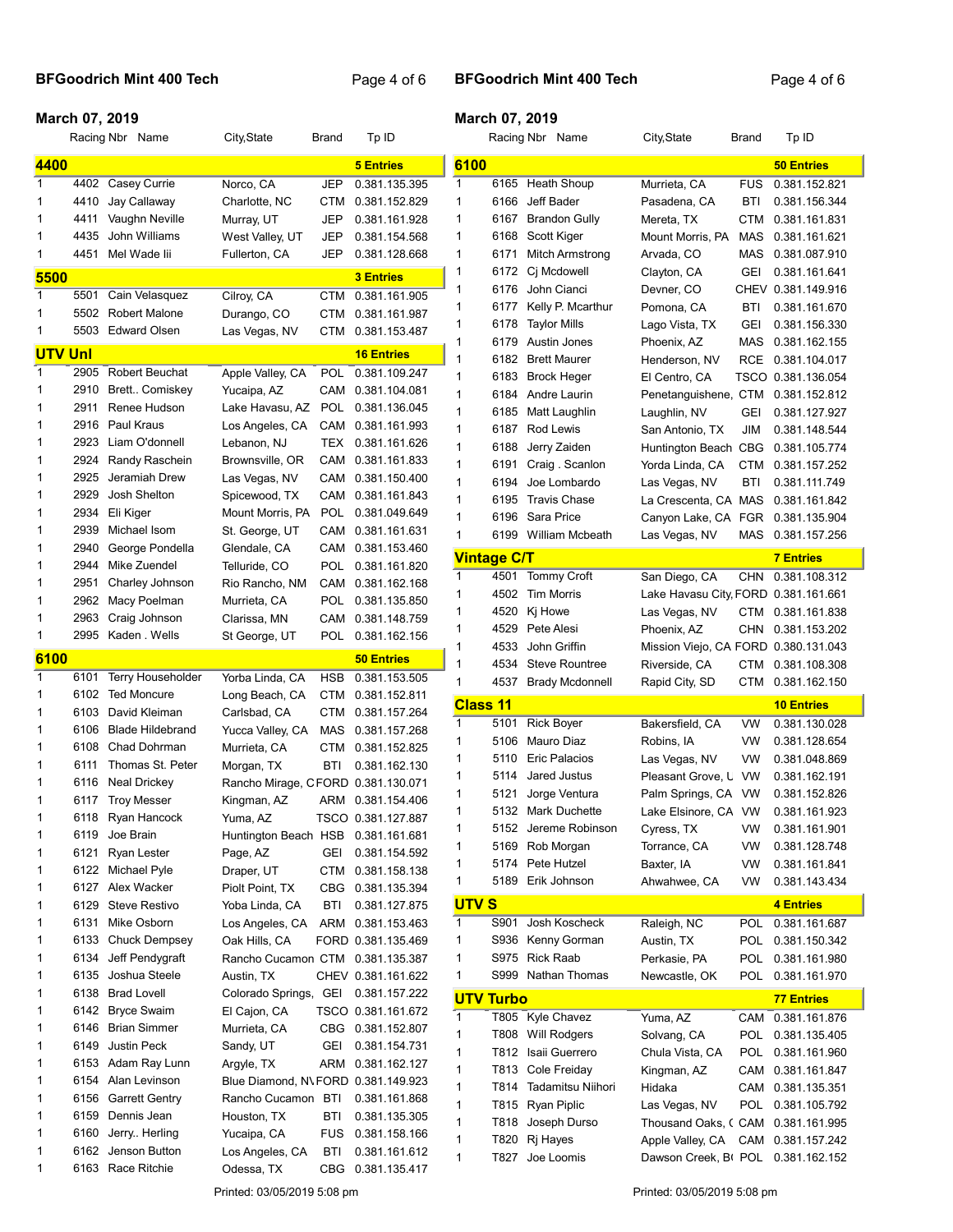# BFGoodrich Mint 400 Tech Page 5 of 6

## BFGoodrich Mint 400 Tech Page 5 of 6

## March 07, 2019

|        |                  | Racing Nbr Name                  | City, State                                                      | Brand      | Tp ID                          |                              |              | Racing Nbr Name            | City, State                                        | Brand      | Tp ID              |
|--------|------------------|----------------------------------|------------------------------------------------------------------|------------|--------------------------------|------------------------------|--------------|----------------------------|----------------------------------------------------|------------|--------------------|
|        | <b>UTV Turbo</b> |                                  |                                                                  |            | <b>77 Entries</b>              | <b>UTV Turbo</b>             |              |                            |                                                    |            | <b>77 Entries</b>  |
| 1      |                  | T845 Colt Brinkerhoff            | Laguna Hills, CA                                                 | CAM        | 0.381.162.151                  | $\mathbf{1}$                 |              | T979 Mike Sieg             | Fort St. John, BC                                  | POL        | 0.381.128.760      |
| 1      | T850             | Bruce. Binnquist                 | Costa Mesa, CA                                                   | <b>CAM</b> | 0.381.161.845                  | $\mathbf{1}$                 | T981         | Rodney Pyburn              | Mesa, AZ                                           | POL        | 0.381.157.890      |
| 1      | T859             | Trevor . Harvey                  | Westminster                                                      | POL        | 0.381.150.336                  | 1                            | T984         | Kristopher Mccoy           | Lindon, UT                                         | CAM        | 0.381.154.588      |
| 1      | T865             | Sam Silvey                       | Lookout Mountain                                                 | <b>POL</b> | 0.381.109.270                  | 1                            | T985         | <b>Russell Griffin</b>     | Houston, MS                                        | POL        | 0.381.157.820      |
| 1      | T866             | Chris Leaming                    | Gilbert, AZ                                                      | POL        | 0.381.161.887                  | 1                            | T987         | Jonmark Richardso          | Glendale, AZ                                       | CAM        | 0.381.154.589      |
| 1      | T873             | Jorge Vela                       | Cabo San Lucas,                                                  | CAM        | 0.381.157.204                  | 1                            | T989         | Jesse Combs                | Yucaipa, CA                                        | CAM        | 0.381.148.174      |
| 1      | T874             | Elias Hanna                      | San Diego, CA                                                    | CAM        | 0.381.148.132                  | 1                            | T991         | Sierra Romo                | Henderson, NV                                      | POL        | 0.381.135.869      |
| 1      | T881             | <b>Edel Romero</b>               | Panteego, TX                                                     | CAM        | 0.381.161.950                  | 1                            | T992         | <b>Mark Atteberry</b>      | Palm Desert, CA                                    | CAM        | 0.381.161.874      |
| 1      | T888             | <b>Brett Comiskey</b>            | Yucaipa, CA                                                      | CAM        | 0.381.158.158                  | 1                            | T994         | Jason Merrell              | Santa Ana, CA                                      | POL.       | 0.381.156.328      |
| 1      | T889             | Wes Miller                       | Henderson, NV                                                    | POL        | 0.381.135.361                  | $\mathbf{1}$                 | T995         | Daniel Parker              | Gilbert, AZ                                        | POL        | 0.381.157.273      |
| 1      | T895             | Kaden Wells                      | Saint George, UT                                                 | <b>POL</b> | 0.381.127.999                  | 1                            | T996         | Sven Ellstrom              | Woodway, WA                                        | POL        | 0.381.136.091      |
| 1      | T904             | Cory Sappington                  | Peoria, AZ                                                       | CAM        | 0.381.153.477                  |                              |              | <b>Vintage Open C/T</b>    |                                                    |            | <b>5 Entries</b>   |
| 1      | T906             | Christine G.z.                   | Villa Verde, ES                                                  | CAM        | 0.381.128.754                  | $\mathbf{1}$                 | 4551         | Steve. Olliges             | Las Vegas, NV                                      |            | FORD 0.381.162.180 |
| 1      | T907             | William Long                     | Wasilla, AK                                                      | CAM        | 0.381.157.866                  | $\mathbf{1}$                 | 4563         | Roger Lovell               | Colorado Springs, FORD 0.381.128.716               |            |                    |
| 1      | T908             | Ray Wilkens                      | Claifornia City, CA POL                                          |            | 0.381.161.855                  | 1                            | 4569         | Peter Alesi lii            | Phoenix, AZ                                        |            | CHN 0.381.149.966  |
| 1      | T910             | Dan Fisher                       | Gilbert, AZ                                                      | CAM        | 0.381.135.873                  | 1                            | 4576         | Josh Bradfield             | Washington, UT                                     |            | FORD 0.381.162.117 |
| 1      | T911             | Josh Meister                     | California City, CA CAM                                          |            | 0.381.157.842                  | $\mathbf{1}$                 | 4577         | Jimbo Piper                | Las Vegas, NV                                      | JEP        | 0.381.162.182      |
| 1      | T912             | John Melvin Jr                   | Queen Creek, AZ POL 0.381.150.333                                |            |                                | 2700                         |              |                            |                                                    |            | <b>3 Entries</b>   |
| 1      | T913             | <b>Branden Sims</b>              | Prescott Valley, Az POL                                          |            | 0.381.109.272                  | 1                            | 2707         | Skyler Gambrell            | Pomona, CA                                         | JEP        | 0.381.135.490      |
| 1      | T914             | <b>Tyler Walker</b>              | Happy Valley, OR POL                                             |            | 0.381.128.794                  | 1                            | 2759         | Mike Hames                 | Florence, AL                                       | <b>DOD</b> | 0.381.103.959      |
| 1      |                  | T915 Jim Beaver                  | Parker, AZ                                                       | POL        | 0.381.161.898                  | 1                            |              | 2784 Chris Clark           | Cheyenne, WY                                       | DOD.       | 0.381.135.340      |
| 1<br>1 | T917             | T916 Lance P. Martins            | Fontana, CA                                                      | POL        | 0.381.150.397<br>0.381.161.885 |                              |              |                            |                                                    |            |                    |
| 1      | T918             | Jason Murray<br>Justin Lambert   | Santa Ana, CA                                                    | CAM<br>POL |                                | 6200                         |              |                            |                                                    |            | 4 Entries          |
| 1      | T919             | <b>Brandon Schueler</b>          | Bakersfield, CA<br>Phoenix, AZ                                   | POL        | 0.381.135.900<br>0.381.130.034 | $\mathbf{1}$                 |              | 6206 Nick Carolan          | Tucson, AZ                                         | ALM        | 0.381.157.240      |
| 1      | T920             | Pete Libby                       | Bethel, ME                                                       | CAM        | 0.381.135.875                  | 1                            | 6213         | <b>Brad Ozeroglu</b>       | Mcalester, OK                                      | BTI        | 0.381.161.908      |
| 1      | T921             | <b>Tony Riggs</b>                | Newhall, CA                                                      | POL        | 0.381.135.879                  | $\mathbf{1}$<br>$\mathbf{1}$ | 6224         | <b>Tim Marques</b>         | Tucson, AZ                                         | CTM        | 0.381.142.764      |
|        |                  |                                  |                                                                  |            |                                |                              | 6266         | Jon Largent                | Riverside, CA                                      |            | FORD 0.381.135.855 |
|        |                  |                                  |                                                                  |            |                                |                              |              |                            |                                                    |            |                    |
| 1      | T922             | <b>Bernie Gomez</b>              | Huntsville, AL                                                   | POL        | 0.381.142.754                  | <b>Sportsman</b>             |              |                            |                                                    |            | <b>17 Entries</b>  |
| 1      | T923<br>T924     | David Martinez                   | Highland, CA                                                     | <b>POL</b> | 0.381.161.886                  | 1                            | 8104         | Justin. Matney             | <b>Bristol</b>                                     | GEI        | 0.381.153.485      |
| 1<br>1 | T925             | Lacrecia Beurrier<br>James Moore | Lake Havasu City,                                                | <b>POL</b> | 0.381.135.313                  | $\mathbf{1}$                 | 8105         | <b>Robert Lawler</b>       | Denver, CO                                         |            | FORD 0.381.161.821 |
| 1      | T927             | Justin Smith                     | Farmington, NM                                                   | CAM<br>CAM | 0.381.162.103<br>0.381.161.738 | $\mathbf{1}$                 | 8107         | Jason Eastman              | Salem, OR                                          |            | VOR 0.381.161.897  |
| 1      | T928             | <b>Freddie Cardenas</b>          | Wittman, AZ                                                      | CAM        |                                | $\mathbf{1}$                 | 8110         | Gary Lunsford              | Micanopy, FL                                       |            | FORD 0.381.135.302 |
| 1      | T929             | Lars Leckie                      | Riverside, CA<br>San Francisco, C/ CAM                           |            | 0.381.048.780<br>0.381.157.863 | 1                            | 8121         | Keith Clegg                | Las Vegas, NV                                      | VOR 0.321  |                    |
| 1      | T931             | Craig Scanlon                    | Yorba Linda, CA                                                  | <b>POL</b> | 0.381.128.712                  | 1                            | 8122         | <b>Tony Scott</b>          | Kingman, AZ                                        |            | FORD 0.381.120.792 |
| 1      | T936             | Jacob Carver                     |                                                                  |            | 0.381.161.896                  | 1                            | 8123         | Mike Kuligowski            | Simi Valley, CA                                    | VW         | 0.381.135.470      |
| 1      |                  | T937 Alex Nicholas               | Prescott Valley, Az POL<br>Hihland Village, T. POL 0.381.135.330 |            |                                | 1                            | 8124         | Sam Wasson                 | Quincy, WA                                         |            | CHEV 0.381.135.814 |
| 1      |                  | T938 Dan Fresh                   | San Juan Capistra POL                                            |            | 0.381.148.480                  | 1                            |              | 8135 Rich Voss             | Cupertino, CA                                      |            | FORD 0.381.157.271 |
| 1      | T943             | Michael R. Taylor                | Homeland, CA                                                     | <b>POL</b> | 0.381.157.232                  | 1                            |              | 8141 David Fekete          | Las Vegas, NV                                      |            | VOR 0.381.157.235  |
| 1      | T944             | <b>Phil Blurton</b>              | Auburn, CA                                                       | CAM        | 0.381.135.865                  | 1                            | 8150         | Don Beaumont               | San Diego, CA                                      |            | CHEV 0.381.161.904 |
| 1      | T945             | Daxten . Dotson                  | Thousand Oaks, CCAM                                              |            | 0.381.157.891                  | 1                            | 8178         | Cole Spires                | Mesa, AZ                                           |            | FORD 0.381.161.628 |
| 1      | T948             | Matt Burroughs                   | Norco, CA                                                        | CAM        | 0.381.103.963                  | 1                            | 8181         | Seth Sorensen              | Dolores, CO                                        |            | TOY 0.381.161.824  |
| 1      | T949             | Alonso Lopez                     | Murrieta, CA                                                     | POL        | 0.381.135.862                  | 1                            | 8182         | Ernesto Barraza            | Denver, CO                                         |            | RAC 0.381.161.680  |
| 1      | T951             | Mitch Guthrie Jr.                | Glendora, CA                                                     | POL        | 0.381.162.105                  | 1                            | 8188         | Cody Campbell              | Costa Mesa, CA                                     |            | FORD 0.381.161.624 |
| 1      | T952             | Jonathan. Mcvay                  | San Tan Valley, A <sub>z</sub> POL                               |            | 0.381.135.840                  | 1                            | 8195         | James Williams             | San Bernardino, C TOY                              |            | 0.381.161.671      |
| 1      | T954             | <b>Austin Weiland</b>            | El Cajon, CA                                                     | CAM        | 0.381.157.296                  | 1                            | 8199         | Keith Bellefontaine        | Simi Valley, CA                                    | RCE        | 0.381.135.349      |
| 1      | T958             | Michael . Mamelli Jr             | Costa Mesa, CA                                                   | <b>POL</b> | 0.381.157.822                  | <b>UTV Rally</b>             |              |                            |                                                    |            | <b>15 Entries</b>  |
| 1      | T959             | Shaun Miller                     | Montgomery, TX                                                   | CAM        | 0.381.157.291                  | 1                            |              | U902 Andrew. Whitehead     | San Clemente, C/ CTM                               |            | 0.381.161.630      |
| 1      | T961             | Nate Hale                        | Draper, UT                                                       | <b>POL</b> | 0.381.135.808                  | $\mathbf{1}$                 | U903         | David Kleiman              | Carlsbad, CA                                       | CAM        | 0.381.161.951      |
| 1      | T966             | Paul Wadlington                  | Colorado Springs,                                                | POL        | 0.381.148.457                  | $\mathbf{1}$                 | U904         | John Hafner                | Carlsbad, CA                                       | <b>FUS</b> | 0.381.161.685      |
| 1      | T969             | Logan Gastel                     | Highland, CA                                                     | CAM        | 0.381.135.377                  | $\mathbf{1}$                 | U919         | Caiden Boggs               | Maderia Beach, F                                   | <b>POL</b> | 0.381.161.660      |
| 1      | T970             | <b>Bryce Lamont</b>              | Okotoks, AB                                                      | CAM        | 0.381.148.462                  | $\mathbf{1}$                 | U923         | Dan. Mcmillin              | El Cajon                                           | POL        | 0.381.161.632      |
| 1      | T971             | Wayne Matlock                    | Alpine, CA                                                       | <b>POL</b> | 0.381.150.392                  | $\mathbf{1}$                 |              | U924 Tricia Reina          | San Diego, CA                                      |            | UNK 0.381.161.698  |
| 1      | T973             | Jose Juarez                      | Chula Vista, CA                                                  | POL        | 0.381.080.728                  | 1                            | U927         | Jack Olliges               | Las Vegas, NV                                      | POL        | 0.381.154.779      |
| 1      | T974             | Randy Romo                       | Henderson, NV                                                    | <b>POL</b> | 0.381.157.293                  | $\mathbf{1}$                 | U937         | Jeff. Terzo                | Languna Niguel, C CAM                              |            | 0.381.161.627      |
| 1      | T975<br>T978     | Michael Cafro<br>Dustin Jones    | Fallbrook, CA                                                    | POL        | 0.381.130.099<br>0.381.150.340 | 1<br>$\mathbf{1}$            | U940<br>U949 | Holly Kleiman<br>Ray Hanke | Carlsbad, CA<br>Madeira Beach, F POL 0.381.161.811 | CAM        | 0.381.161.695      |